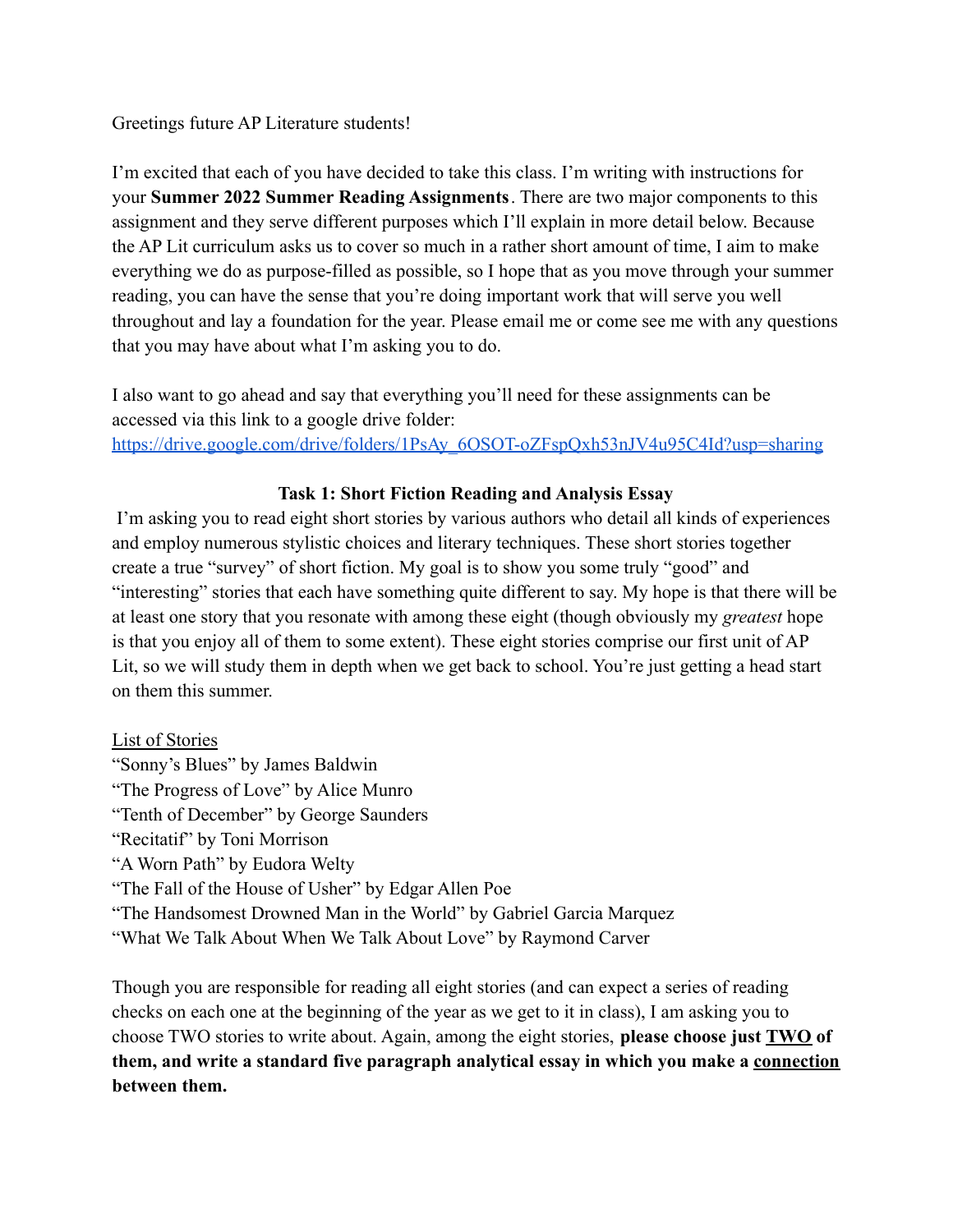I'm leaving this prompt quite broad for a reason—I want to see what kinds of connections you organically make between texts. It gives you a lot of agency to follow your instincts and allows me to see what YOU in particular noticed as you read.

Here are some examples of possible thesis statements for this prompt. I hope that these examples help to show you what sorts of things constitute a connection between two works of literature. (note: I have completely made these up, these thesis statements don't necessarily say true things about the stories that I'm writing about):

O'Connor's "Good Country People" and Baldwin's "Sonny's Blues" tell the stories of disenfranchised people who are down on their luck. The added component of race as a theme in Baldwin's story distinguishes it from O'Connor's, and adds a layer of complication. (It would be a good idea for me to go ahead and name what this layer of complication is…if this were a perfect thesis).

"The Conscience of the Court" and "The Story of an Hour" each portray very forwardthinking feminist figures. However, Chopin's heroine's narration is quiet and inward, while Hurston's is loud and fierce. Both figures successfully convey their desire to be heard though they express this desire in stylistically divergent ways.

Notice that in both hypothetical thesis statements I've drawn a connection between two stories (for instance, "both stories tell stories about people who are disenfranchised." But then I go on to **distinguish and specify the connection** a little bit by saying that one of the stories works the idea or manifestations of race into its story while the other doesn't, and I assert that this changes things in the story. My job in the essay, because of what my thesis is, is to both establish the ways in which both stories treat the disenfranchised, but also to explain that there is a clear difference in the two stories, and that that difference is caused by one of the writers' treatment of race).

There is a rubric in the google drive folder that you can refer to as you write!

This essay will be submitted to turnitin.com **during our first class** in August.

### **Task 2: A Text Of Your Choice!**

This is the even more fun part. Please choose a novel of "literary merit" (this is an AP term I will explain at the end of this document) and read it over the summer. The first step is choosing a novel or a play that interests you. In the same google drive folder that contains the short stories, I've placed a list of novels and plays that have appeared on the AP Lit exam since 1971 that you can use for inspiration. It's a lot, to be honest! So please come to me for advice or email me as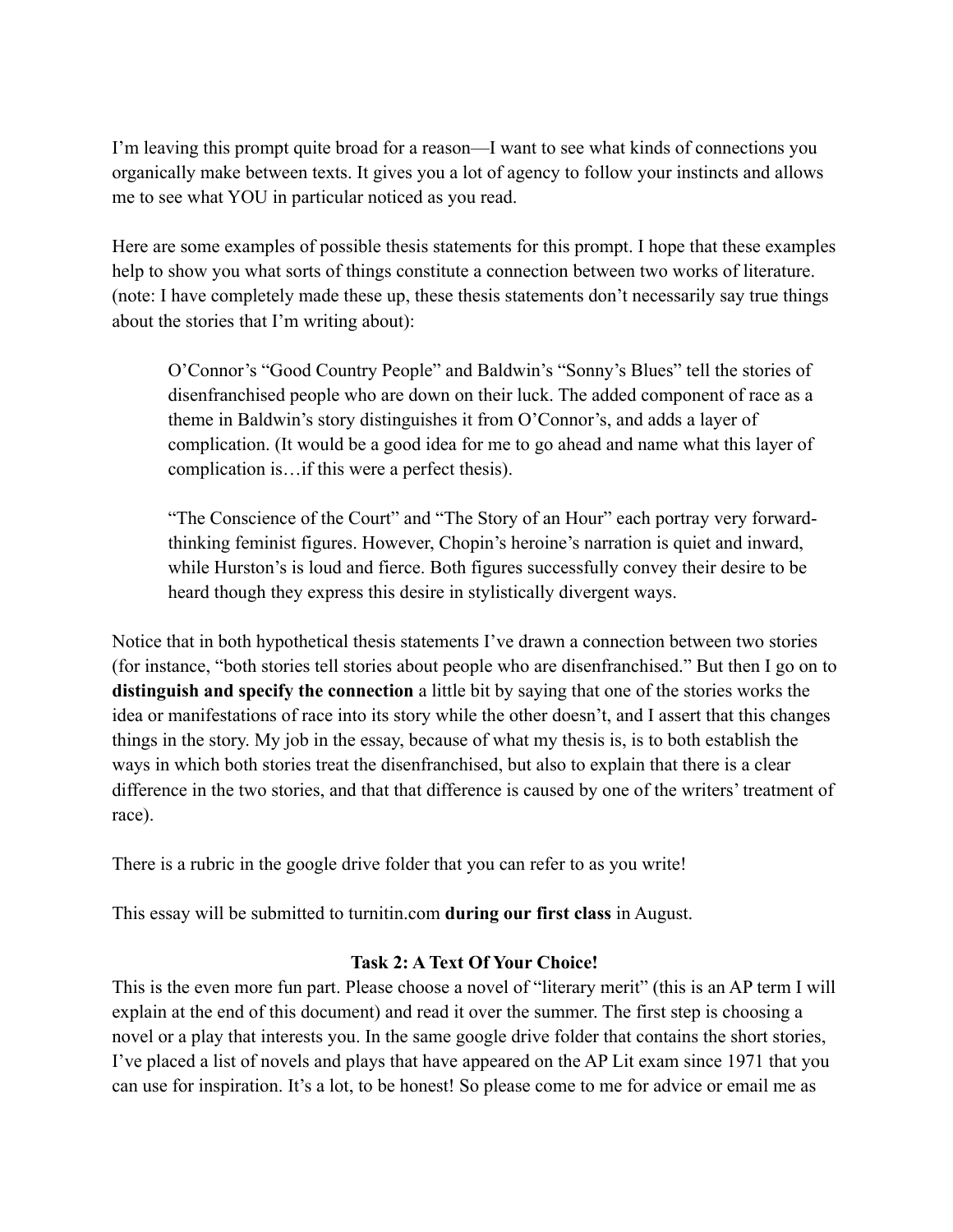you begin choosing if you want some help! Overall you want to pick something that a) is fun and interesting to you and b) has to potential to help you on the AP Exam's FRQ #3 which allows you to answer the prompt using any text you can think of. This part of your Summer work is meant to add to your bank of literary knowledge for that reason.

When we get back to school, you'll be asked to make a short presentation on the book you chose. These presentations will be informal—no powerpoints or formal presentations. Just you, the book, and the rest of the class. It will feel conversational and non-intimidating. Just a chance to share. This is the format that the talk should take, so use this list in order to prepare for it:

## **Book Talk Format**

- 1. Introduce yourself.
- 2. Introduce the title and author of your chosen book. (It would be great to have the book with you for this).
- 3. Tell us what the book is about, generally speaking. You don't need to give a full summary of the text (and you don't necessarily want to spoil anything big). Just find a way to tell us what the book is about.
- 4. Talk a little bit about the book's thematic concerns (i.e. what **themes** are at play/orbiting/circulating/present in the book or play). Give examples when pertinent.
- 5. Read a passage from the book (at least 5ish sentences) that you thought was an example of really good writing on the part of the author and explain what you thought was good about it. This is a chance for you to talk about **style.**
- 6. Read a passage from the book (at least 5ish sentences) that you find very significant to the novel or play as a whole and explain the passage's significance.
- 7. Speak a little bit about this: if you were going to write an analysis essay over this book, what topic might you choose to write about?
- 8. Would you recommend this book to others (you can be completely honest). Explain why or why not.

# **What is Literary Merit?**

This is a difficult concept to define and tends to cause some controversy (which I'd love to talk about later). I'm borrowing a definition that I found online which reads:

According to the Macmillan dictionary, "Literary merit" relates "to books that are considered to have value as art." So, what is art? According to Merriam Webster's dictionary, art is "the conscious use of skill and creative imagination especially in the production of aesthetic objects." It's not merely about entertainment and making money; it's about producing soul-moving literature. (Amy Carter, Chapin High School).

Novels and plays that are "of literary merit" will typically be ones that are in the "canon" or are "canonical" (perhaps another word that we need to define!). It just means books and plays that either a) have been around for a long time and have continued to grow in their value and